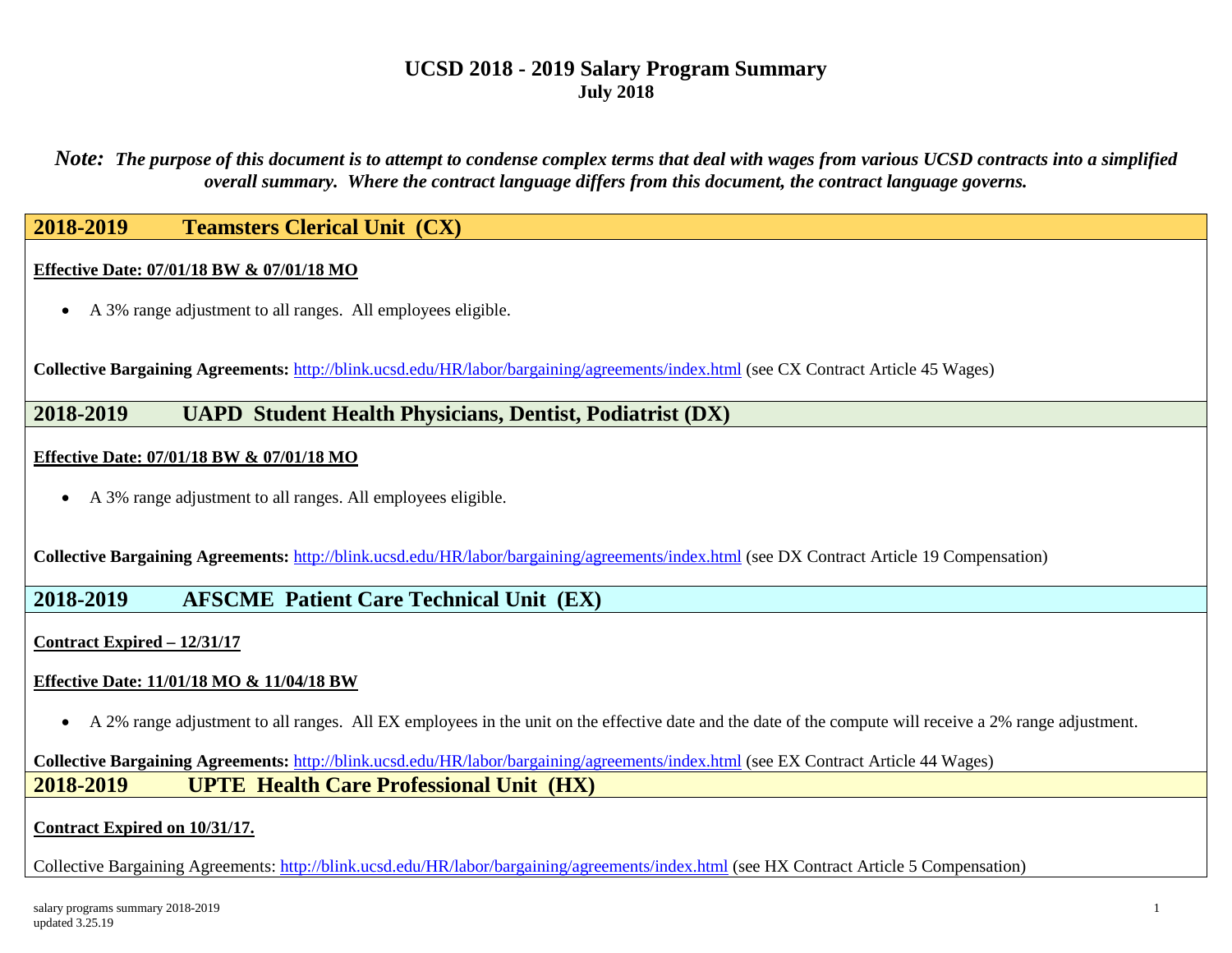## **2018-2019 SETC Skilled Crafts Unit (K6)**

### **Effective Date: 07/01/18 BW & 07/01/18 MO**

• A 3% range adjustment to all ranges. All employees eligible.

**Collective Bargaining Agreements:** <http://blink.ucsd.edu/HR/labor/bargaining/agreements/index.html> (see K6 Contract Article 43 Wages)

**2018-2019 CNA Nurses Unit (NX)**

### **Effective Date: 07/01/18 BW & 07/01/18 MO**

- All NX employees on a step structure and currently on steps 1-14 will receive a one-step increase.
- Nurses currently on step 15 will be reviewed for possible advancement to step 16 (which requires 15 years of licensed nursing experience and 10 years UC experience). Nurses currently at step 16 will be reviewed for possible advancement to step 17 (which requires 20 years of licensed nursing experience and 15 years UC experience). Nurses currently at step 17 will be reviewed for possible advancement to step 18 (which requires 25 years of licensed nursing experience and 20 years UC experience).
- Advancements to step 16-18 will be determined by departments.

### **Contract Expired on 07/31/17**

#### **Effective Date: 12/01/18 BW & 12/02/18 MO**

• A 3% range adjustment to all ranges. All NX employees in the unit on the effective date and the date of the compute will receive a 3% range adjustment.

### **Effective Date: 12/30/18 BW & 01/01/19 MO**

• A 4% range adjustment to all ranges. All NX employees in the unit on the effective date and the date of the compute will receive a 4% range adjustment.

**Collective Bargaining Agreements:** <http://blink.ucsd.edu/HR/labor/bargaining/agreements/index.html> (see NX Contract Article 40 Wages)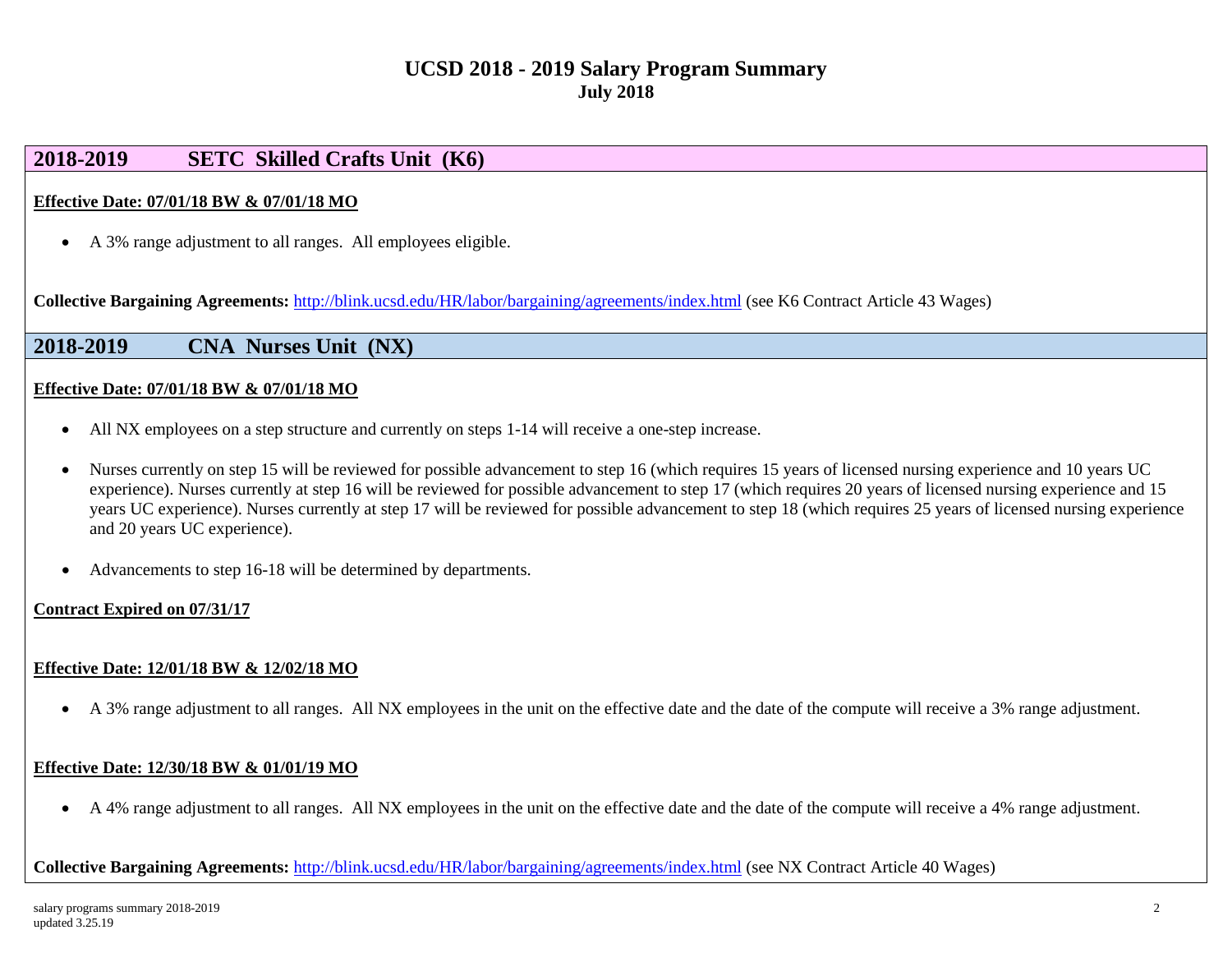## **2018-2019 FUPOA Police Unit (PA)**

#### **Effective Date: 07/01/18 BW & 07/01/18 MO**

- A 3% range adjustment to all ranges. All employees eligible.
- 5% System-wide Response Team Premium
- \$1.50 Shift Differential (11:00 pm to 6:00 am)

**Collective Bargaining Agreements:** <http://blink.ucsd.edu/HR/labor/bargaining/agreements/index.html> (see PA Contract Article 29 Wages)

### **2018-2019 UPTE Research Unit (RX)**

**Contract Expired on 09/30/17**

**Collective Bargaining Agreements:** <http://blink.ucsd.edu/HR/labor/bargaining/agreements/index.html> (see RX Contract Article 6 Compensation)

## **2018-2019 AFSCME Service Unit (SX)**

#### **Contract Expired on 06/30/17**

**Collective Bargaining Agreements:** <http://blink.ucsd.edu/HR/labor/bargaining/agreements/index.html> (see SX Contract Article 44 Wages)

## **2018-2019 UPTE Technical Unit (TX)**

#### **Contract Expired on 09/30/17**

**Collective Bargaining Agreements:** <http://blink.ucsd.edu/HR/labor/bargaining/agreements/index.html> (see TX Contract Article 6 Compensation)